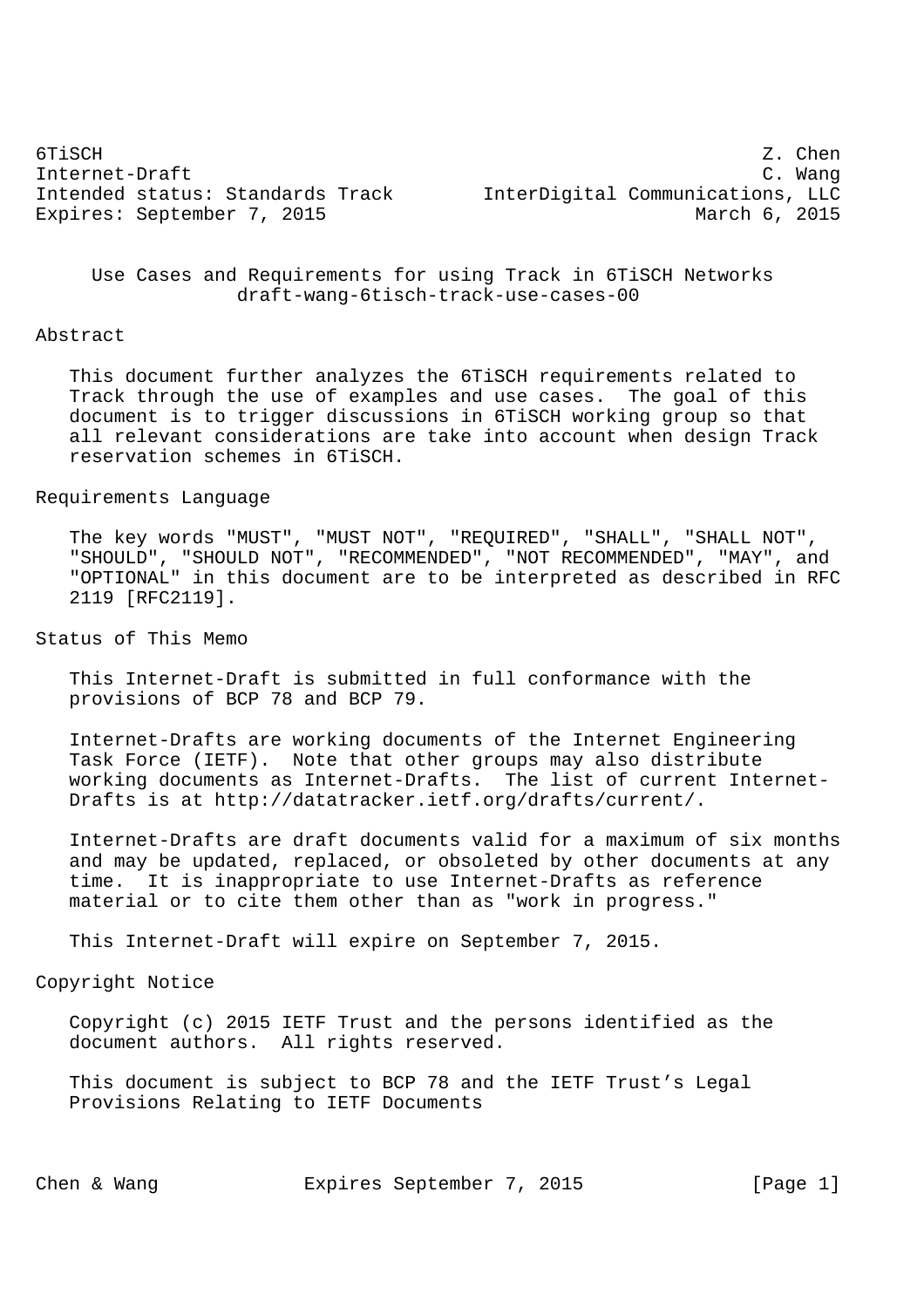(http://trustee.ietf.org/license-info) in effect on the date of publication of this document. Please review these documents carefully, as they describe your rights and restrictions with respect to this document. Code Components extracted from this document must include Simplified BSD License text as described in Section 4.e of the Trust Legal Provisions and are provided without warranty as described in the Simplified BSD License.

## Table of Contents

| Introduction                                                 |   |
|--------------------------------------------------------------|---|
| Terms used in this document<br>2.1                           |   |
| Use Cases: Industrial Networks<br>$\mathbf{3}$ .             |   |
| Industry process control and automation applications<br>3.1. |   |
| Industrial monitoring applications<br>3.2.                   |   |
| 4. Handling Tracks in 6TiSCH Networks                        | 5 |
| General Behavior of Tracks<br>4.1.                           | 5 |
|                                                              | 5 |
| 4.2.1. Remote Track Management                               | 6 |
| 4.2.2. Hop-by-hop Track Management                           | 6 |
| 5. Requirement for Track reservation schemes                 | 6 |
| 5.1. Centralized Track reservation                           | 6 |
| 5.2. Distributed Track reservation                           | 6 |
| 6.                                                           |   |
| 7.                                                           |   |
| 8.                                                           |   |
| 9.                                                           |   |
| 9.1. Normative References                                    |   |
| 9.2. Informative References                                  |   |
| 9.3. External Informative References                         | 8 |
| Authors' Addresses<br>$\frac{1}{2}$                          | 8 |
|                                                              |   |

### 1. Introduction

 IEEE802.15.4e [IEEE802154e] was published in 2012 as an amendment to the Medium Access Control (MAC) protocol defined by the IEEE802.15.4-2011 [IEEE802154] standard. IEEE802.15.4e will be rolled into the next revision of IEEE802.15.4, scheduled to be published in 2015. The Timeslotted Channel Hopping (TSCH) mode of IEEE802.15.4e is the object of this document. The 6TiSCH working group is chartered to enable IPv6 over the TSCH mode of the IEEE802.15.4e standard.

 The requirements for 6TiSCH are well documented [I-D.ietf-6tisch-tsch]. Initially, the WG will limit its scope to distributed routing over a static schedule. In this draft, we focus and expand discussions pertaining to Track. We propose requirements and use cases for different type of Track reservation schemes.

Chen & Wang **Expires September 7, 2015** [Page 2]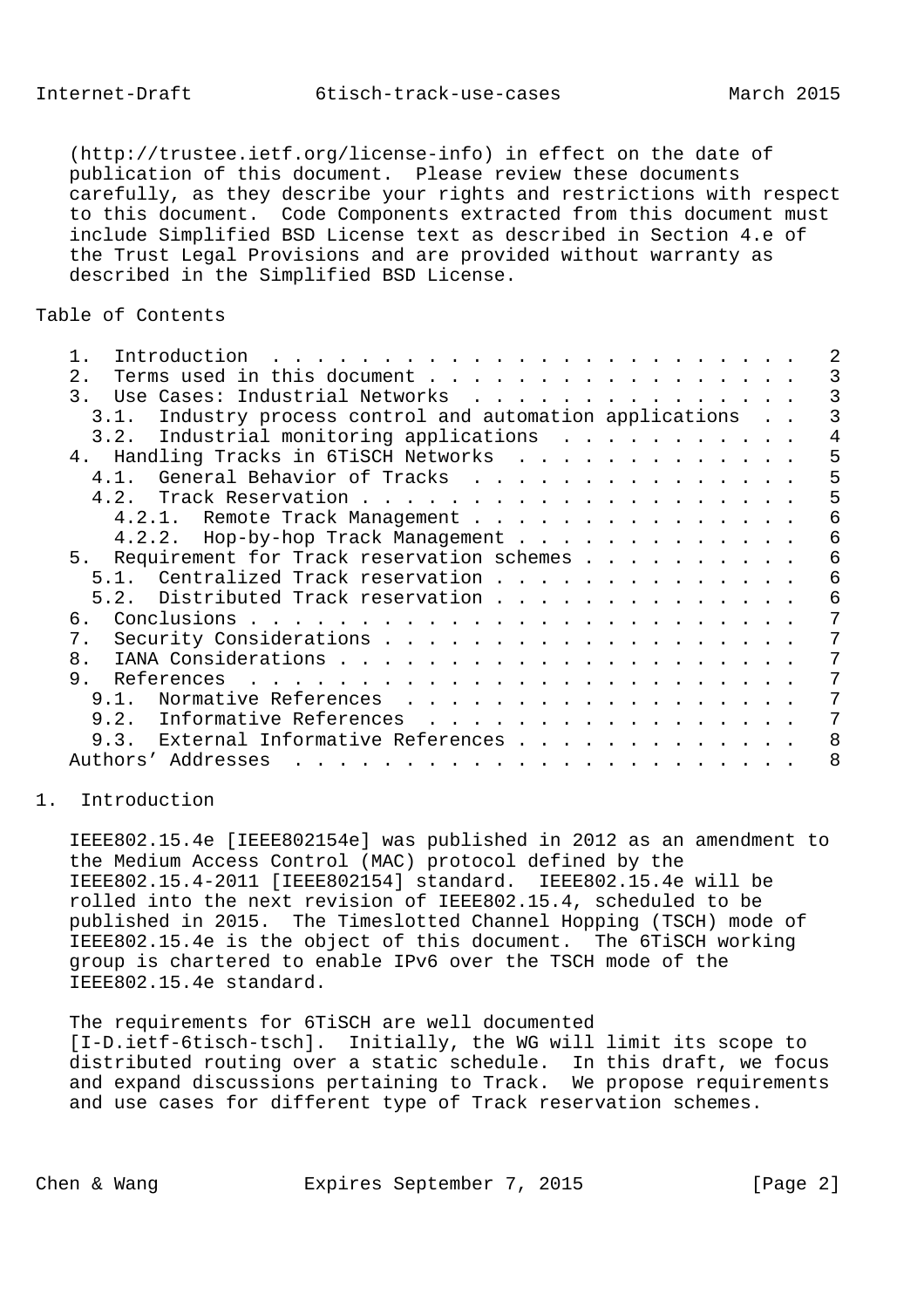2. Terms used in this document

 The draft uses terminologies defined in [I-D.ietf-6tisch-terminology]. The following are definition of terminologies used in this draft.

 Centralized Track reservation: The reservation of a track done by the central controller of the network, e.g. PCE.

 Distributed Track reservation: A reservation of a track done by one or more in-network entities (typically a connection endpoint).

 Track: A determined sequence of cells along a multi-hop path. It is typically the result of a reservation. The node that initializes the process for establishing a Track is the owner of the track. The latter assigns a unique identifier to the Track, called TrackID

3. Use Cases: Industrial Networks

 An industry network is a good use case for a 6TiSCH network. In an industry network as shown in Figure 1, many devices are LLN devices, e.g. sensors and actuators. There are many types of applications in an industry network, such as industry process control and automation applications, e.g. an automation assembly line, and industry monitor applications, e.g. a safety monitoring application.

3.1. Industry process control and automation applications

 In an industry process control and automation application as shown in Figure 1, LLN Devices are actuator and sensors in an automation assemble line. An LLN Device, for example LLN Device 1, MAY periodically send signalling packets to another actuator, e.g. LLN Device 2. For example, LLN Device 1 locate at the step 1 of the automation assemble line, whenever it finishes a task, it will send singling packets to LLN Device 2 located at the step 2 of the automation assemble line to trigger the next action in the automation assembly line. The delay of these packets are extremely important for the performance of the automation assembly line. Also the reliability of these signalling packets are extremely important since a packet loss may result products with defects. Reserving a Track between LLN device 1 and LLN device 2 can not only guarantee the delay of these signalling packets but also improve the reliability of these packet due to less interference. Moreover, by reserving a Track, battery powered LLN Devices are able to wake up and sleep based on its TSCH schedule to save energy. In these cases, the Tracks reserved are deterministic, unless the topology of the network changes.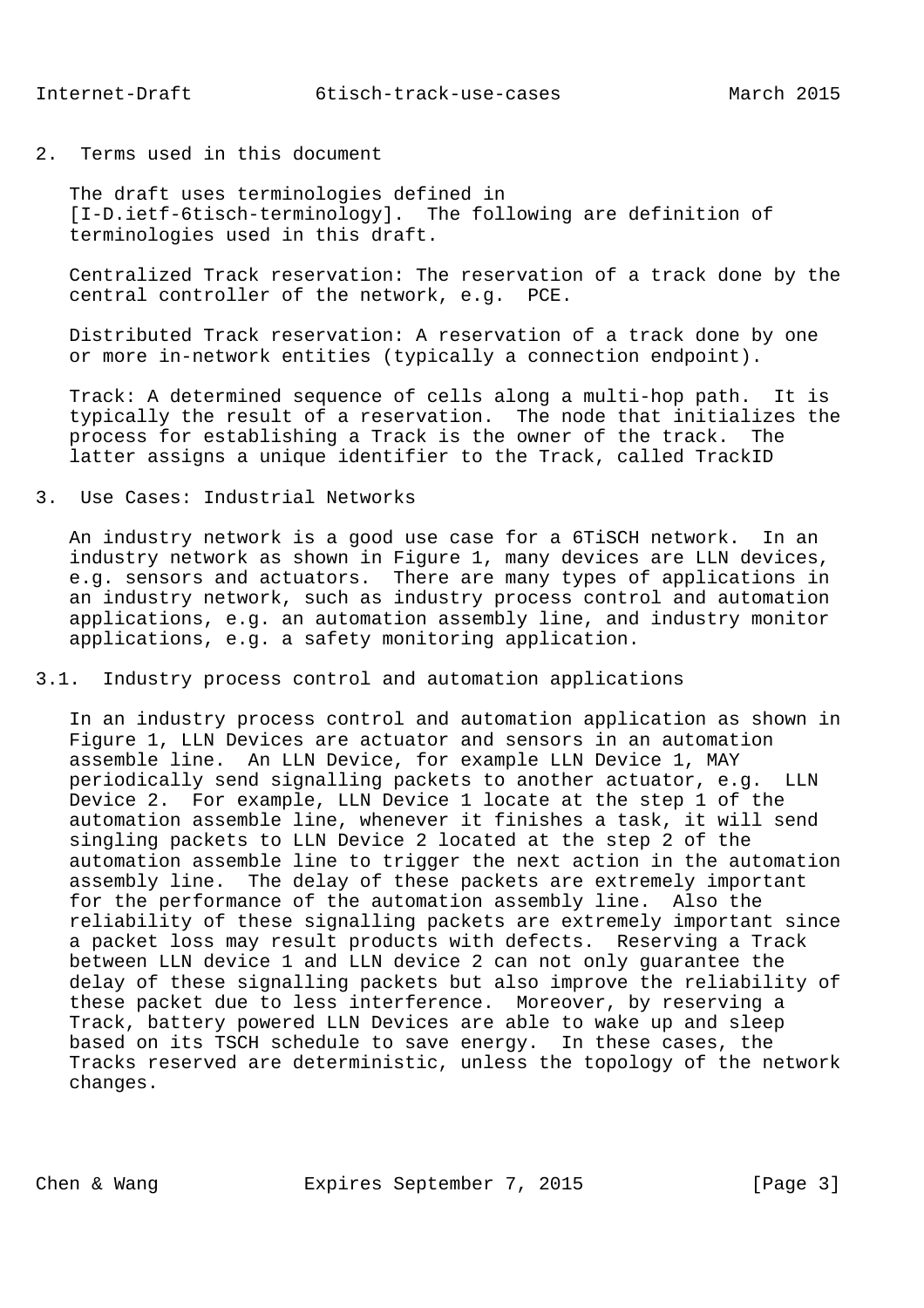# 3.2. Industrial monitoring applications

 In an industrial monitoring application, sensors such as LLN 1 and 2, monitor the status of each machine or plant and send data to the Control Controller as shown in Figure 1. An LLN Device, for example LLN Device 1, MAY detect a critical event, and sends a signalling emergency message to the Central Controller in the network. After that the LLN Device may send monitoring data to the Central Controller. The singling packets that contains an emergency message SHOULD arrive at the Central Controller with minimum delay and highest reliability. Therefore, multiple Tacks may be reserved between these sensors and the Central Controller. Moreover, a bursty traffic that contains monitoring data MAY follow the critical message. These data packets also require low latency and high reliability, thus a high bandwidth Track SHOULD be quickly set-up between these LLN Devices and the Central Controller. Therefore, the Track reservation scheme has to react faster in a more dynamic way.



Figure 1: Use Case of an Industry Network

Chen & Wang **Expires September 7, 2015** [Page 4]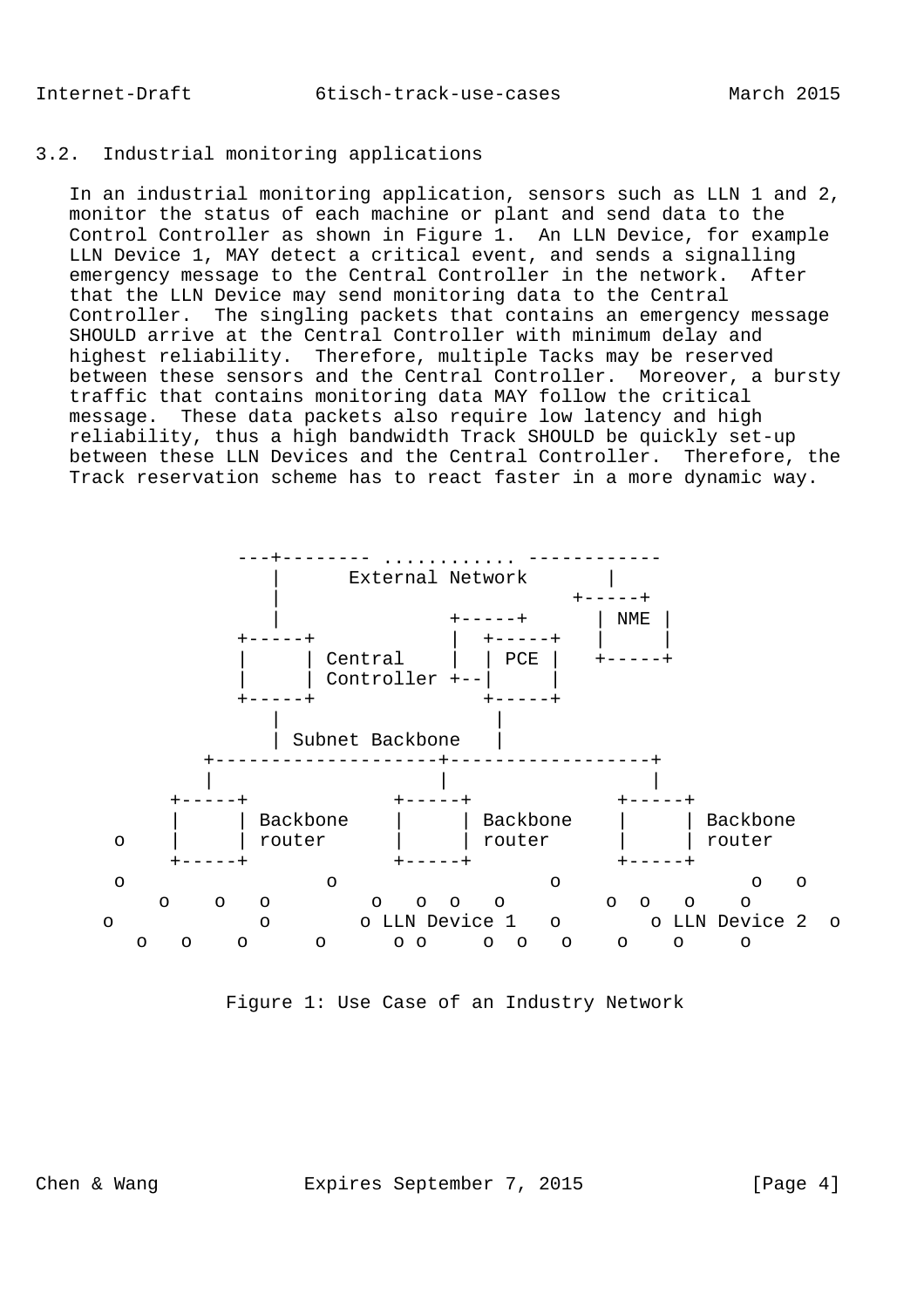# 4. Handling Tracks in 6TiSCH Networks

4.1. General Behavior of Tracks

 In this section, we discuss the behavior and the benefits of Tracks. As discussed in [I-D.ietf-6tisch-architecture], Track is first a multi-hop paths from the source LLN Device to the destination LLN Device. Second, some resources of LLN Devices on the path are reserved by configuring their TSCH schedule. Therefore, an LLN Device on the Track not only knows what cells it should use to receive packets from its previous hop, but also knows what cells it should use to send packets to its next hop. There are several benefits for using Track to forward a packet from the source LLN Device to the destination LLN Device.

 First, Track forwarding as described in Section 10.1 in [I-D.ietf-6tisch-architecture] is a layer-2 forwarding scheme, which introduces less process delay and overhead than layer-3 forwarding scheme. Therefore, LLN Devices can save more energy and resource, which is critical for resource constrained devices.

 Second, since channel resources, i.e. cells, have been reserved for communications between LLN devices of each hop on the Track, the packets traverse along the Track as a train passes each stations along the rail track. Therefore, the throughput and delay of the traffic on a Track is guaranteed and the jitter of the traffic is small. These are extremely important features for time-sensitive applications, which require packets arrives on time.

 Third, by knowing the scheduled time slots of incoming cell and outgoing cell, LLN devices on a Track could save more energy by staying in sleep state during in-active slots. This is extreme important for LLN Devices that are battery powered.

 Fourth, by allocating scheduled channel frequency, both inter-Track and intra-Track interference can be reduced. This will enhance the reliability of transmissions on a Track and reduce energy consumption of LLN Devices by decreasing the number of retransmissions.

## 4.2. Track Reservation

 Cells along a Track have to be reserved before any packet transmissions. How to efficiently allocate resources along a Track becomes a challenging problem. Generally, there are both remote Track management and hop-by-hop Track management described in [I-D.ietf-6tisch-architecture] to solve the Track reservation issue.

Chen & Wang **Expires September 7, 2015** [Page 5]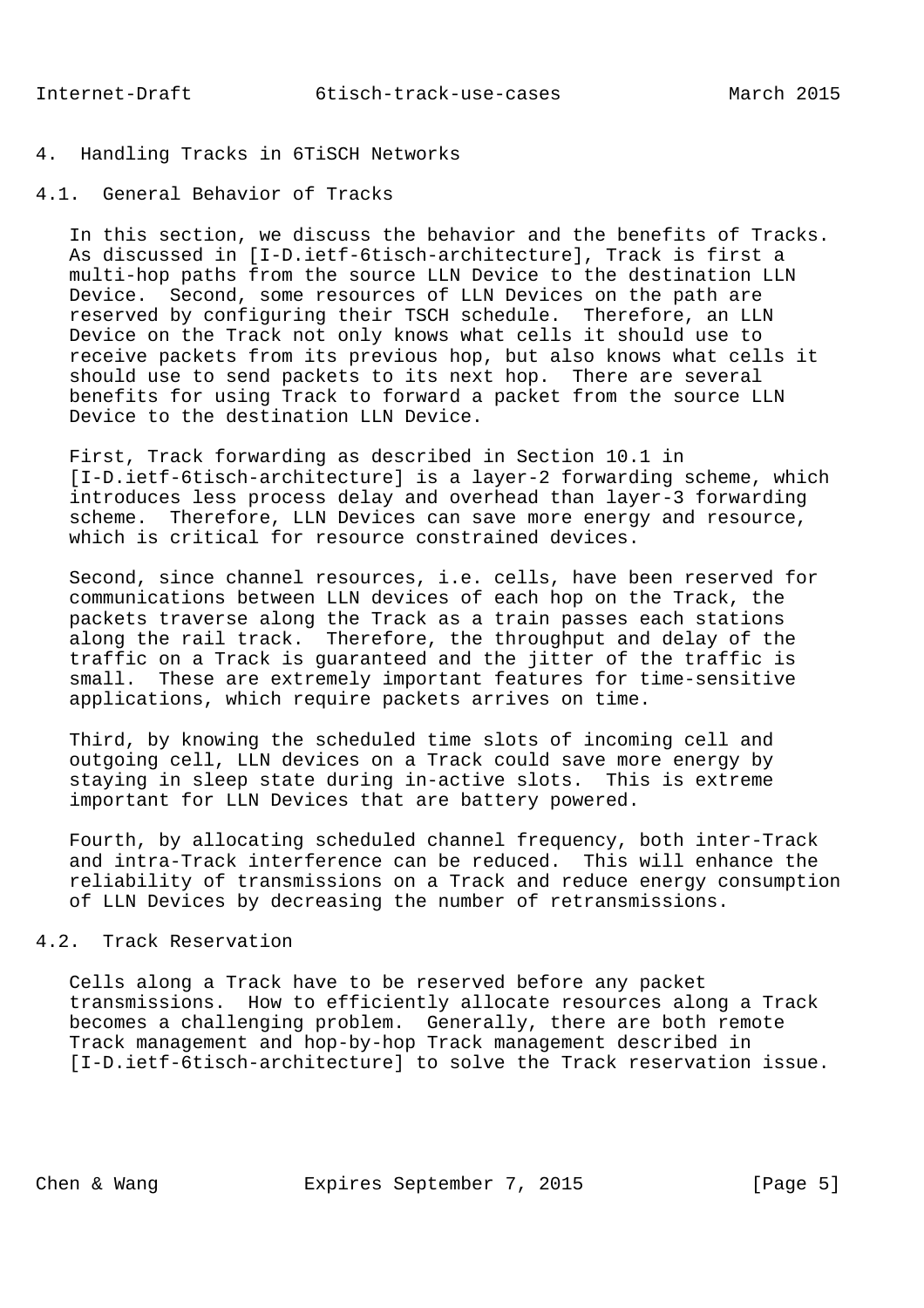### 4.2.1. Remote Track Management

 In the remote Track management scheme in section 9.3 in [I-D.ietf-6tisch-architecture], a central controller of the network, e.g. Path Computation Element (PCE) in Figure 1, can allocate hard cells of LLN Devices on a Track remotely. The network may be globally optimized by the central controller of the network.

### 4.2.2. Hop-by-hop Track Management

 In the hop-by-hop Track management scheme in section 9.4 in [I-D.ietf-6tisch-architecture], LLN Devices can negotiate and reserve Soft Cells in their TSCH Schedule by communicating with each other. By configuring the TSCH Schedule of LLN Devices on a route, a Track can be reserved to enhance the multi-hop communications between the source and the destination. The hop-by-hop Track management schemes may be more scalable and robust than the remote Track management scheme since it does not rely on the central controller of the network.

#### 5. Requirement for Track reservation schemes

 The track reservation schemes are required to support both deterministic traffics such as periodical transmissions for industry process control and automation applications and dynamic traffics such as bursty transmissions for industrial monitoring applications.

#### 5.1. Centralized Track reservation

 Need a protocol for LLN devices to report their topology and TSCH schedule information to the central controller as shown in Figure 1. The central controller need the topology information to obtain a path from the source to the destination and the network can be better optimized if the central controller is aware of the TSCH schedule of all or part of LLN Devices in the network.

 Need a lightweight protocol for the central controller to configure hard cells of LLN Devices using 6top interface defined in [I-D.ietf-6tisch-6top-interface]. The central controller has to configure hard cells of LLN Devices on the track remotely and LLN Devices are usually constrained devices which may not support heavyweight protocol such as RFC 5440 [RFC5440]

### 5.2. Distributed Track reservation

 Need a fast reaction protocol to reserve a Track. LLN Devices have limited information about the topology of the network and the TSCH schedule of other LLN Devices on the path. The protocol should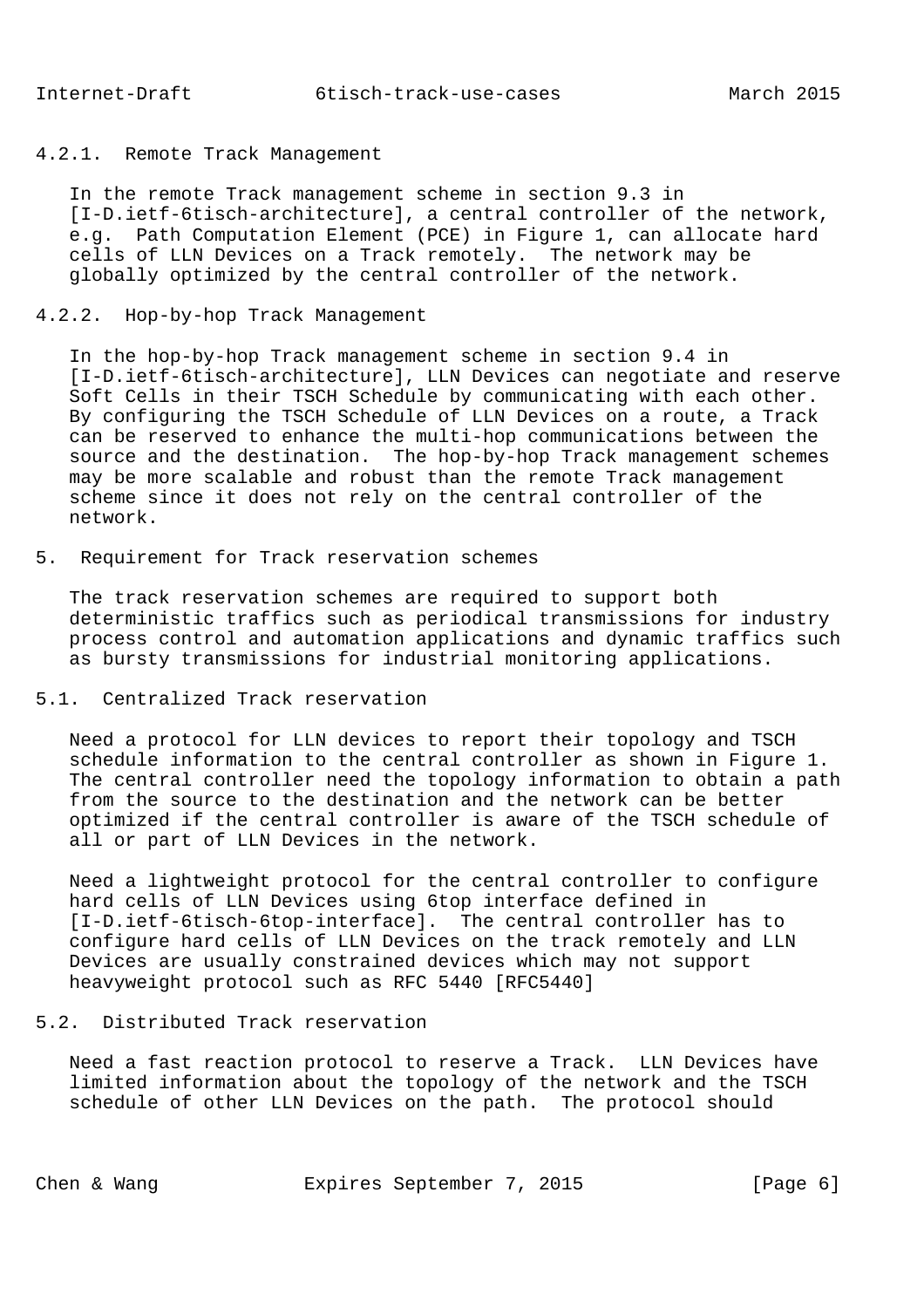quickly detect a Track reservation failure. Need an efficient negotiation protocol between LLN Devices multi-hop away from each other. LLN Devices on the path have to negotiate in order to reserve a Track, which may bring extra overhead to constrained devices.

6. Conclusions

 A Track can provide low latency, guaranteed throughput and high reliable for end-to-end communications. There are many use cases that can show the benefit of using a Track, such as industry networks, home networks, structure networks, health networks and vehicular networks. Moreover, different Track reservation schemes, such as centralized and distributed schemes, need to be proposed to handle a large variety of requirements.

7. Security Considerations

 This draft discussed the design considerations and operations of using Track in 6TiSCH networks. It does not introduce new security threats.

8. IANA Considerations

This specification does not require IANA action.

- 9. References
- 9.1. Normative References

 [RFC2119] Bradner, S., "Key words for use in RFCs to Indicate Requirement Levels", BCP 14, RFC 2119, March 1997.

9.2. Informative References

 [I-D.ietf-6tisch-6top-interface] Wang, Q., Vilajosana, X., and T. Watteyne, "6TiSCH Operation Sublayer (6top) Interface", draft-ietf-6tisch- 6top-interface-02 (work in progress), October 2014.

[I-D.ietf-6tisch-architecture]

 Thubert, P., Watteyne, T., Struik, R., and M. Richardson, "An Architecture for IPv6 over the TSCH mode of IEEE 802.15.4e", draft-ietf-6tisch-architecture-05 (work in progress), January 2015.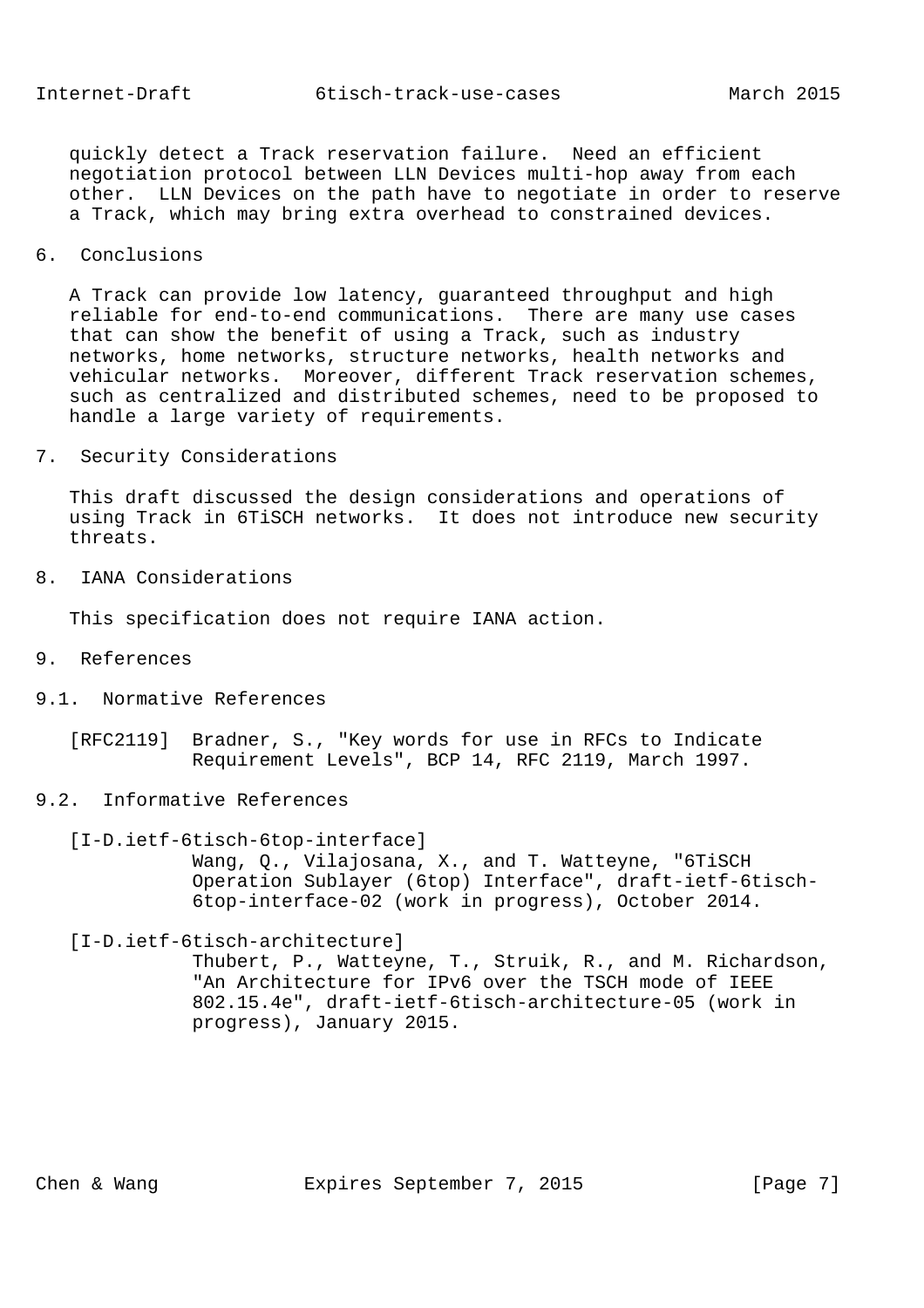[I-D.ietf-6tisch-terminology]

 Palattella, M., Thubert, P., Watteyne, T., and Q. Wang, "Terminology in IPv6 over the TSCH mode of IEEE 802.15.4e", draft-ietf-6tisch-terminology-03 (work in progress), January 2015.

[I-D.ietf-6tisch-tsch]

 Watteyne, T., Palattella, M., and L. Grieco, "Using IEEE802.15.4e TSCH in an IoT context: Overview, Problem Statement and Goals", draft-ietf-6tisch-tsch-05 (work in progress), January 2015.

- [RFC5440] Vasseur, JP. and JL. Le Roux, "Path Computation Element (PCE) Communication Protocol (PCEP)", RFC 5440, March 2009.
- 9.3. External Informative References

### [IEEE802154]

 IEEE standard for Information Technology, "IEEE std. 802.15.4, Part. 15.4: Wireless Medium Access Control (MAC) and Physical Layer (PHY) Specifications for Low-Rate Wireless Personal Area Networks", June 2011.

#### [IEEE802154e]

 IEEE standard for Information Technology, "IEEE std. 802.15.4e, Part. 15.4: Low-Rate Wireless Personal Area Networks (LR-WPANs) Amendment 1: MAC sublayer", April 2012.

## Authors' Addresses

 Zhuo Chen InterDigital Communications, LLC 781 Third Ave King of Prussia, PA 19406 **USA** 

 Phone: +1 610 878 5730 Email: Zhuo.Chen@InterDigital.com